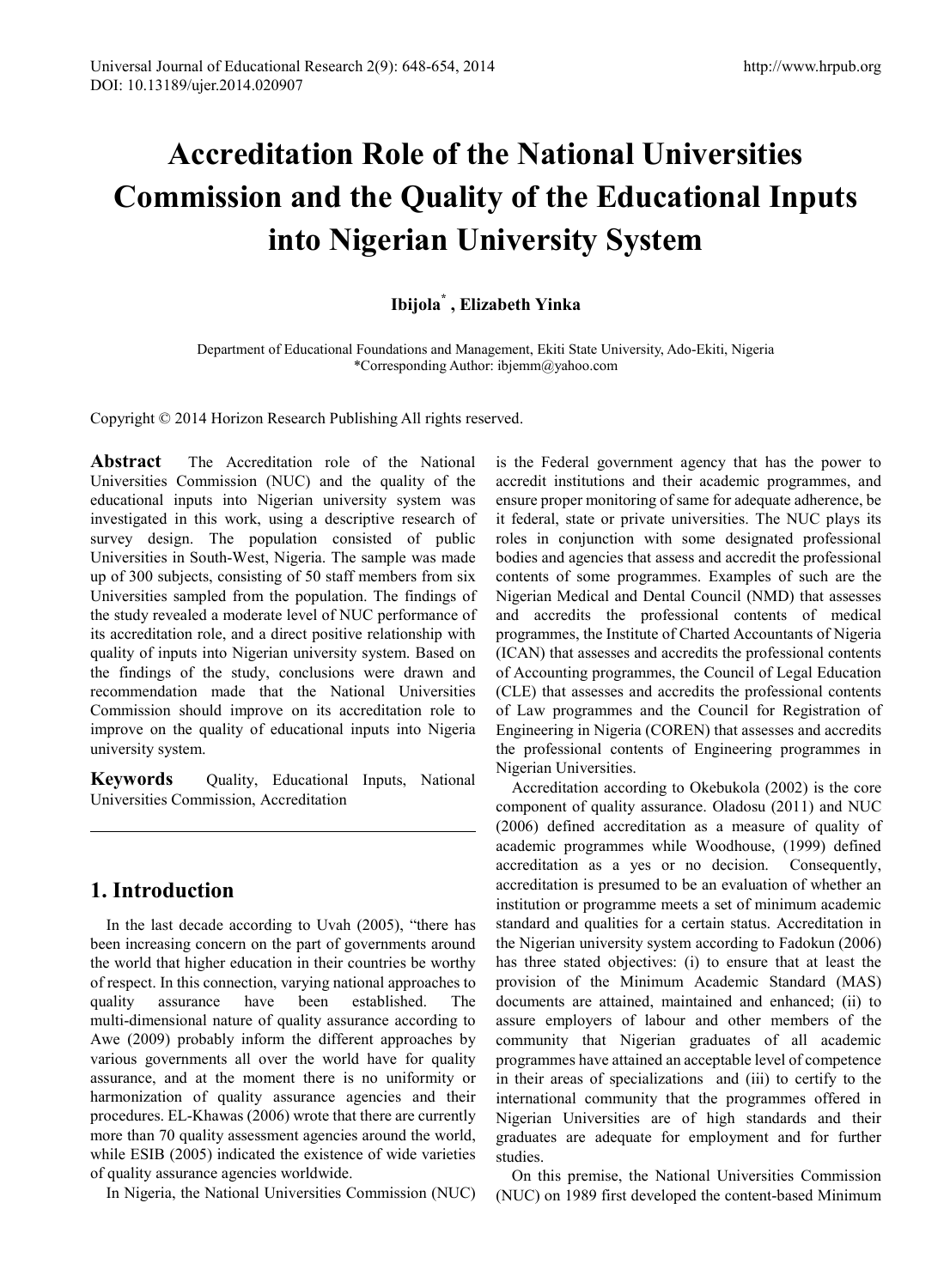Academic Standard (MAS) for the thirteen broad disciplines taught in the Nigerian Universities by setting up panels of experts in academics in these discipline and comments by Universities' Faculties and departments on the draft MAS produced by the panel were duly incorporated into the documents after which they were given formal approval by the Federal Government in July 1989 (Ramon-Yusuf, 2003). The Minimum Academic Standards (MAS) documents which the Commission produced in 1989 provided for minimum floor space for lecturers, minimum laboratory facilities per student, minimum library space, library holdings and their currency as well as minimum staff/student ratio for effective teaching and learning in any given discipline. It also stipulates a curriculum as well as minimum entry and graduation requirements for each discipline.

According to Uvah (2005) the NUC organized a Stakeholders Conference on Curriculum Review in April 2001 during which panels of experts, academics and professional bodies drew up panels of academics which incorporated comments of universities into the draft documents to produce national benchmarks. Subsequently, in 2004 according to Uvah, the Commission constituted teams of experts and academics to merge the Minimum Academic Standards (MAS) with the Benchmark Statements into a single document, the Benchmark-MAS for the different disciplines. These documents have been used and are being used by the NUC as benchmarks for accreditation as an external regulatory mechanism for enhancing quality in Nigerian universities (Uvah, 2005). However, Uvah further asserted that the Minimum Academic Standards are subject to review every five years in order to update them in line with technological advances and changing societal needs.

Although NUC (2007) defined quality assurance as a key component of successful internalization, mechanism for building institutional reputation in a competitive local and global arena and necessary foundation for consumer protection, most stakeholders in university education however make it appears the NUC is finding it difficult to achieve all these. Okwuofu and Aminu (2013) reported that the Academic Staff Union of Nigerian Universities (ASUU) claimed that 'the NUC accreditation exercise, which gave a "controversial" clean bill of health to most universities in the country, were the result of what is called an un-ethical accreditation exercises because the NUC was alleged of regulating quantity instead of ensuring quality delivery'.

Subsequently, there have been series of complaints from the public domain about the accreditation exercise of the NUC and observations seem to be pointing towards the absence, utter disregard or failure of regulatory system within the Nigerian university system (Aboderin, 2012). In the absence of improved facilities to cope with increased demand for university education, many of the universities had to exceed their carrying capacities, which are defined as the maximum number of students that each university can sustain for qualitative education based on available human and material resources (NUC, 2005). The provision of

adequate and quality physical infrastructure such as lecture theatres, laboratories, student hostels and residential quarters for teaching and non-teaching staff seem to have been replaced by overcrowded classes, resulting in poor quality teaching and research, examination malpractices and high lecturer/student ratio.

Amaka (2012) noted with concern the fraud and self-deception with regard to accreditation processes of the NUC as many states, without a proper assessment, establish university for ego and political reasons. Corroborating this view, Akinyanju (2012) asserted that the level of fraud that the NUC is over the years is evident in situations when department of Microbiology for instance is granted full accreditation in three different universities where there were 26 microscope available for a practical class of 150 students in ratio (1:6), 10 microscope to 220 students (1:22) and four (4) microscopes to a class of 100 students (1:25) respectively. This view is also supported by the Punch editorial comment (2013, August 16) which posited that those universities which otherwise could have failed necessary quality tests, were forced to be given approval because they are government-owned.

The NUC as the government regulatory agency mandated by law to act as a catalyst for positive change for the delivery of quality university education, has lost focus, (the Punch Editorial 2013, August 16) submitted. The report claimed that the NUC has bastardized and corrupted its accreditation exercise and consequently has lost focus. Okwuofu and Aminu (2013) reported that the Academic Staff Union of Universities has reiterated its call for the scrapping or an overhaul of the NUC. It is on this note that Ade-Ajayi (2003) advocated for an outright proscription of the NUC. According to Okwuofu and Aminu (2013)'s report, ASUU posited that the Commission has failed to reposition the nation's universities as shown by the NEEDS assessment report carried out by genuine academics, which contradicted the NUC's accreditation exercise. According to the report, ASUU claimed that 'the NUC accreditation exercise, which gave a 'controversial' clean bill of health to most universities in the country, were the result of what is called an un-ethical accreditation and that the NUC has allegedly been regulating quantity instead of ensuring quality delivery'.

Belo-Osagie (2012) reported that the NEEDS Assessment committee was shocked by the unsatisfactory quality and quantity of academics, poor state of hostels and toilet facilities, high number of abandoned projects, poor state of laboratories compared with the usually beautiful pictures painted by University administrators in their convocation speeches. Akinyanju (2012) submitted that Nigerian universities source for Internally Generated Revenue (IGR) by creating additional non-NUC vetted courses which are fee-paying. Consequently, "the non-abating crisis in the accreditation process of courses in the system is headlined by the fiasco that sees students graduating, only for the NUC to declare that it did not approve their courses (Atoyebi and Oyeleke, 2013).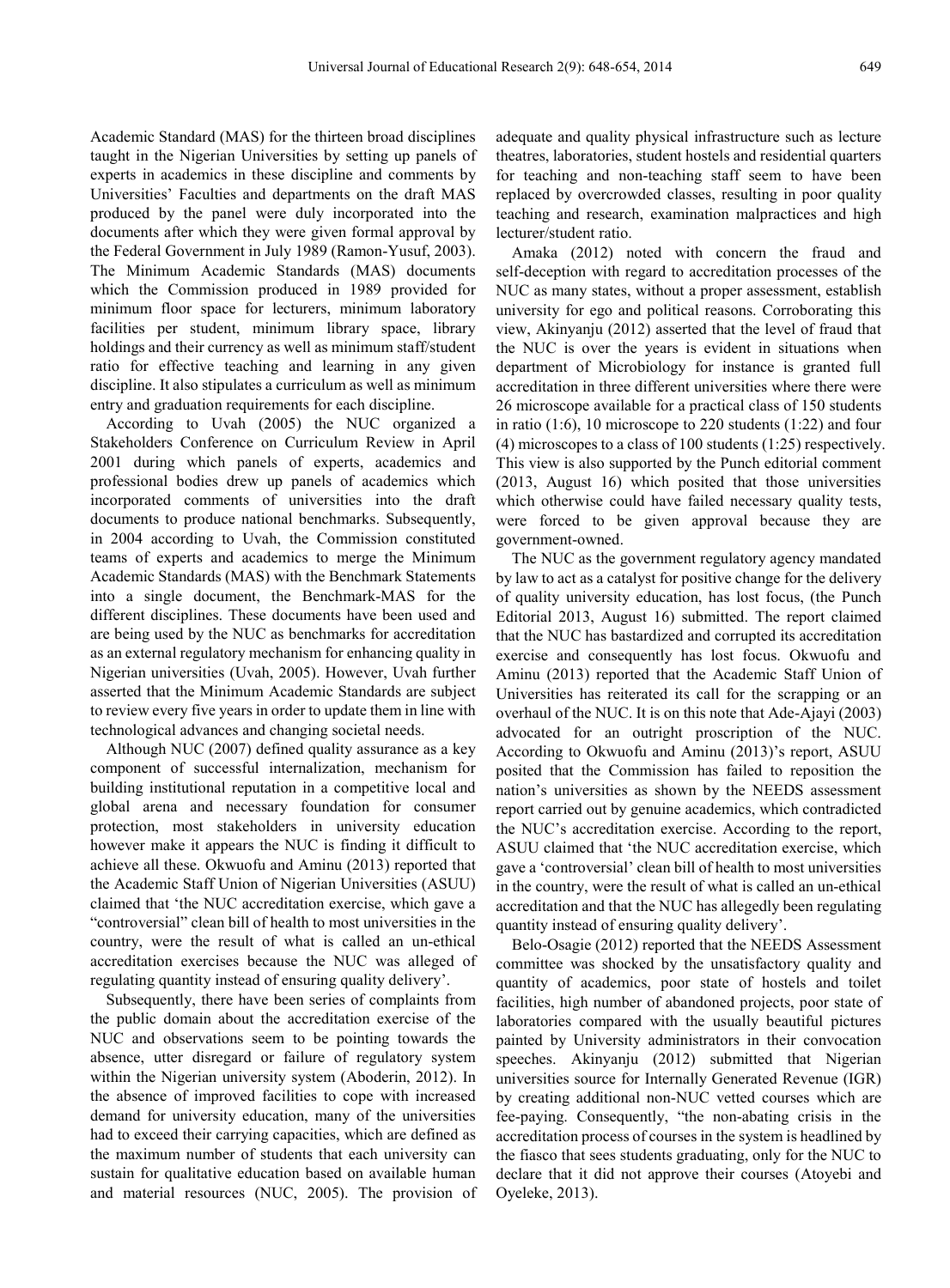# **2. Statement of the Problem**

It is a common knowledge today that products of accredited Nigerian institutions and their academic programmes are regarded as of low quality by most of the stakeholders in education. While most people attributed the cause to the poor accreditation mechanism of the NUC, some attributed it to the poor quality of the educational inputs. This situation calls for concern and in addressing the problems of the study therefore, the following general questions were raised to guide the study;

- 1. What is the federal universities' staff perception of the NUC accreditation role?
- 2. What is the state universities' staff perception of the NUC accreditation role?
- 3. What is the NUC level of performance of its accreditation role?
- 4. What is the level of quality of the educational inputs?

## **3. Purpose of the Study**

The purpose of this study was to investigate the level of performance of the accreditation role of the National Universities Commission (NUC) and its relationship with the quality of educational inputs.

# **4. Research Questions**

- 1. Is there any difference between the perception of Federal and State Universities' staff on NUC performance of its accreditation role?
- 2. Is there any relationship between NUC level of performance of its accreditation role and the quality of the educational inputs?

# **5. Research Hypotheses**

- **1.** There is no significant difference between the perception of Federal and State Universities' staff on NUC performance of its accreditation role.
- **2.** There is no significant relationship between NUC level of performance of its accreditation role and the quality of the educational inputs.

# **6. Research Method**

The study employed a descriptive research of the survey type. The population for the study consisted of the staff members of public universities in south-west Nigeria. The sample consisted of 300 staff members from six of the public

universities (3 federal and 3 state universities) in south-west Nigeria. Purposive and simple random sampling techniques were used to select the sample. Data were collected using an instrument titled 'Accreditation Role of the National Universities Commission and Quality of educational inputs into Nigerian University system (ARQINUS)'. The instrument consisted of 46 items that elicited information on the performance of NUC accreditation roles and quality of educational inputs. The face and content validity of the instrument were carried out by specialists in Educational Management, and Test and Measurement in order to ensure that the instrument adequately measure the intended content areas of the study. The reliability of the instrument was ascertained using the split-half method. The split-half co-efficient was corrected to full-length co-efficient using the Spearman Brown prophecy formula with a reliability co-efficient of 0.88. Data obtained from the instruments were analyzed using descriptive statistics to analyze the research question.

## **7. Results and Discussion**

#### **Descriptive Analysis of Data**

Question 1: What is the federal universities' staff perception of the NUC accreditation role?

To answer this question, federal universities' respondents scores on NUC accreditation roles was computed using Section B of the 'ARQINUS' questionnaire. The mean scores and the standard deviation were used to categorize the subjects into three groups representing levels of performance. Using the mean score of 14.00 and standard deviation of 23.45, respondents whose scores ranged between the minimum scores of 14 and the difference between the mean and standard deviation (X-SD) were grouped into 'Low' level performance i.e. (14 - 23.45). Respondents whose scores ranged from the sum of mean and standard deviation and the maximum score of (41.00) were grouped as 'High' i.e. (33.01 – 41.00). "The moderate' level of performance constituted the respondents whose scores fell between the 'low' and 'high' level (23.46-33.00). The findings revealed that the NUC performance of its accreditation role was at a moderate level with 80.0% of the respondents adjudging the NUC's performance as moderate. The result is presented in table 1 and graphically represented in figure 1.

**Table 1**. Federal universities' staff perception of NUC performance of its accreditation role

| Level                   |     | $\frac{0}{0}$ |  |
|-------------------------|-----|---------------|--|
| Low: Min- $(x - SD)$    | 17  | 11.3          |  |
| $(14.00 - 23.45)$       |     |               |  |
| Moderate: (23.46-33.00) | 120 | 80.0          |  |
| High: $(x + SD)$        | 13  | 8.7           |  |
| $(33.01 - 41.00)$       |     |               |  |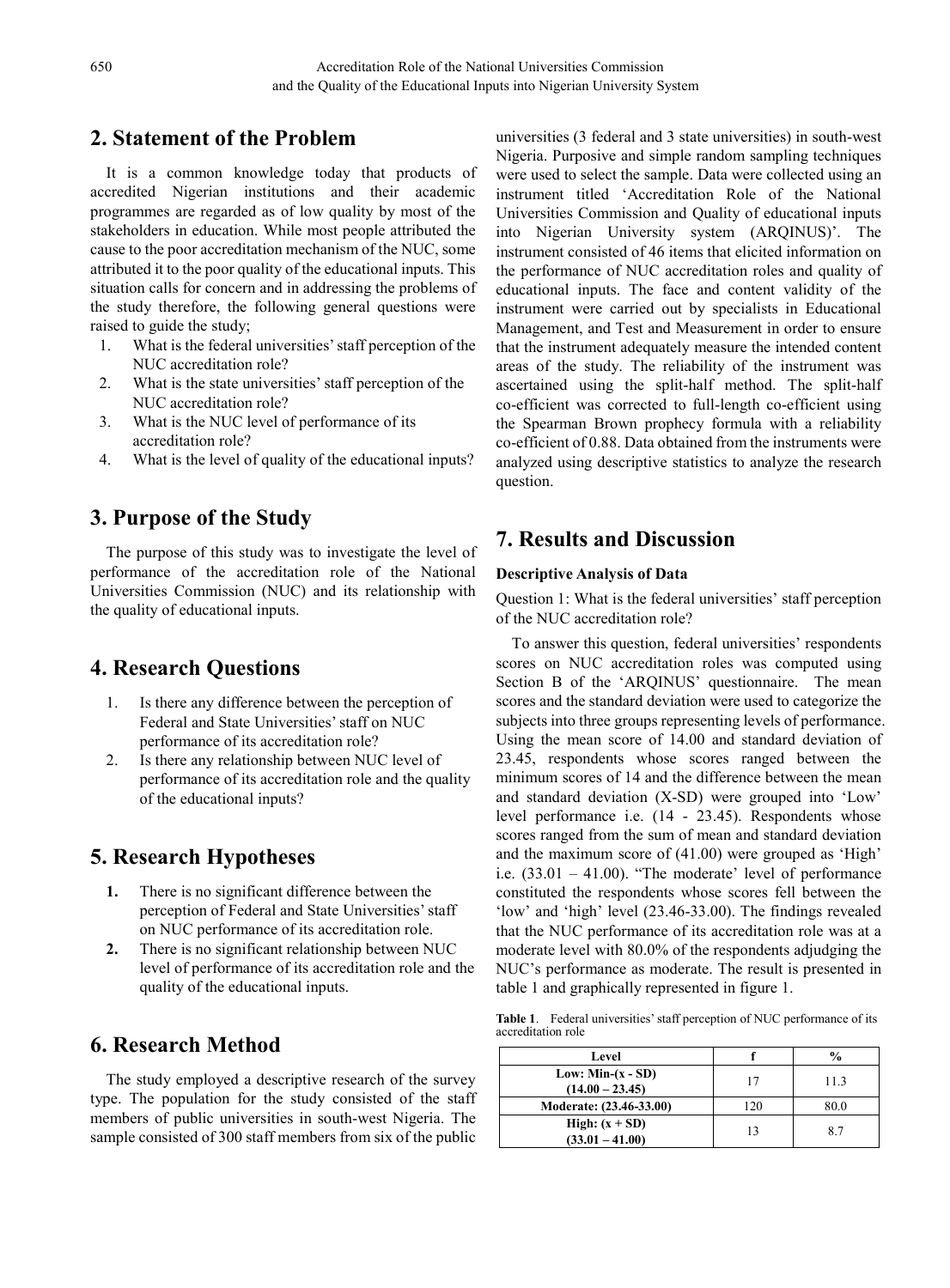

70 60 50 40 30 20 10  $\circ$ Moderate Low High

Figure 1. Federal universities' staff perception of NUC performance Of its accreditation process

**figure 2.** State universities' staff perception of NUC performance Of its accreditation ROLE

Question 2: What is the state universities' staff perception of the NUC accreditation role?

**Table 2.** State universities' staff perception of NUC performance of its accreditation process

| Lever                                     | f  | $\frac{0}{0}$ |
|-------------------------------------------|----|---------------|
| Low: Min- $(x - SD)$<br>$(16.00 - 26.04)$ | 28 | 18.7          |
| Moderate: (26.05 - 34.57)                 | 98 | 65.3          |
| High: $(x + SD)$<br>$(34.58 - 44.00)$     | 24 | 16.0          |

To answer the question, state universities respondents' scores on NUC accreditation role was computed using Section B of the 'ARQINUS' questionnaire. The mean scores and the standard deviation were used to categorize the subjects into three groups representing levels of performance. Using the mean score of 16.00 and standard deviation of 26.04, respondents whose scores ranged between the minimum scores of 16.00 and the difference between the mean and standard deviation (X-SD) were grouped into 'Low' level performance which gives (Low: 16.00-26.04). Respondents whose scores ranged from the sum of mean and standard deviation and the maximum score of (44.00) were grouped as 'High' i.e. (34.58-44.0). "The moderate' level of

performance constituted the respondents whose scores fell between the 'low' and 'high' level (26.05-34.57). The findings revealed that the NUC performance of its accreditation role was at a moderate level with 65.3% of the respondents adjudging the NUC' performance as moderate. The result is presented in table 2 and graphically represented in figure 2.

#### Question 3: What is the NUC level of performance of its accreditation role?

In order to answer this question, respondents scores on NUC accreditation role on the 'ARQINUS' questionnaire was computed. The mean scores and the standard deviation were used to categorize the subjects into three groups representing levels of performance. Using the mean score and standard deviation, respondents whose scores ranged between the minimum scores of 14 and the difference between the mean and standard deviation (X-SD) were grouped into 'Low' level performance i.e. 14 - (29.27-4.64) which gives (Low: 14.00-24.63). Respondents whose scores ranged from the sum of mean and standard deviation and the maximum score of (44.00) were grouped as 'High' i.e.  $(29.27+4.64) - 44.00$  equals  $(33.91-44.0)$ . "The moderate" level of performance constituted the respondents whose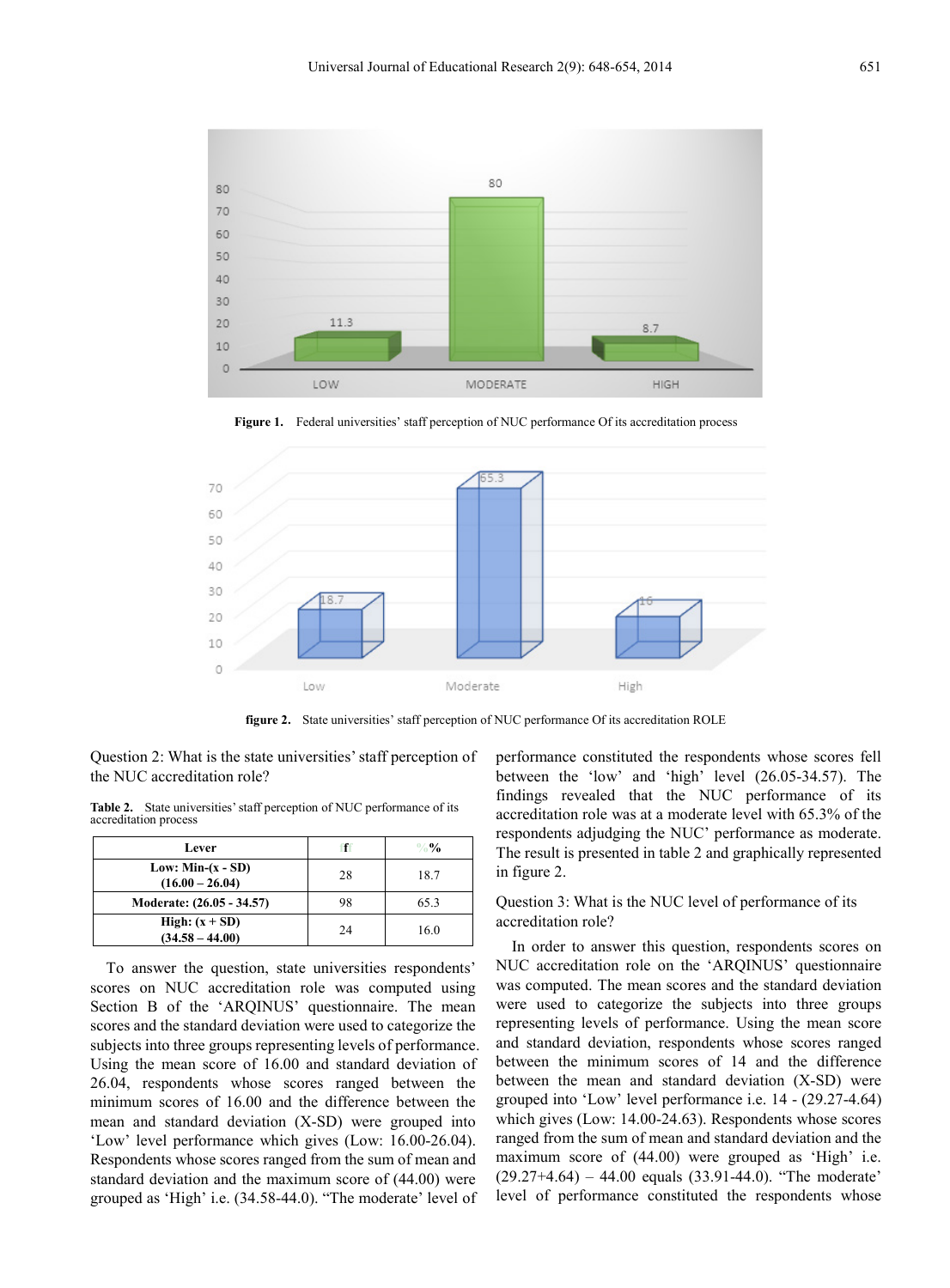scores fell between the 'low' and 'high' level (42.64-33.90). The findings revealed that the NUC performance of its accreditation role was at a moderate level with 73.0% of the respondents adjudging the Commission' performance as moderate. The result is presented in table 3 and graphically represented in figure 3.

**Table 3**. NUC Performance of its Accreditation Role.

| Level of performance    |     | $\frac{0}{0}$ |  |
|-------------------------|-----|---------------|--|
| Low: $Min - (X - SD)$   | 33  | 11.0          |  |
| Moderate: 24.64 - 33.90 | 219 | 73.0          |  |
| High: $(X + SD) - Max$  |     | 16.0          |  |

Question 4: What is the level of quality of the educational inputs?

In order to answer this question, respondents' scores on 'Quality of Inputs' in (ARQINUS) was computed and compared. The mean scores on the quality of inputs and the standard deviation were used to categorize the subjects into three groups representing levels of quality. Using the mean score of 37.44 and standard deviation of 7.01, respondents whose scores on the quality of inputs ranged between the minimum scores of 18 and the difference between the mean and standard deviation (X-SD) were grouped into 'Low' level performance i.e.  $18.00 - (37.44 - 7.01)$  which gives (Low: 18.00 – 30.43). Respondents whose scores ranged from the sum of mean and standard deviation and the maximum score of (57.00) were grouped as 'High' i.e.  $(37.44+7.01) - 57.00$  equals  $(44.45-57)$ . "The moderate" level of performance constituted the respondents whose scores fell between the 'low' and 'high' level (30.44 – 44.44). The findings revealed that the University staff' perception of the quality of Nigerian university education was moderate with 67.7% of the respondents adjudging the level of quality of Nigerian University education as moderate. The findings are presented in table 4 and graphically represented in figures 4.

| Table 4. |  | Quality of Educational Inputs. |  |
|----------|--|--------------------------------|--|
|----------|--|--------------------------------|--|

| Level of quality of inputs |     | $\frac{0}{0}$ |  |
|----------------------------|-----|---------------|--|
| Low: $Min - (X - SD)$      | 42  | 14.0          |  |
| Moderate: 83.42 - 122.77   | 203 | 67 7          |  |
| High: $(X + SD) - Max$     | 55  | 18.3          |  |
| Total                      | 300 | 100           |  |



**Figure 3**. NUC performance of its accreditation role



**Figure 4**. Quality of Educational Inputs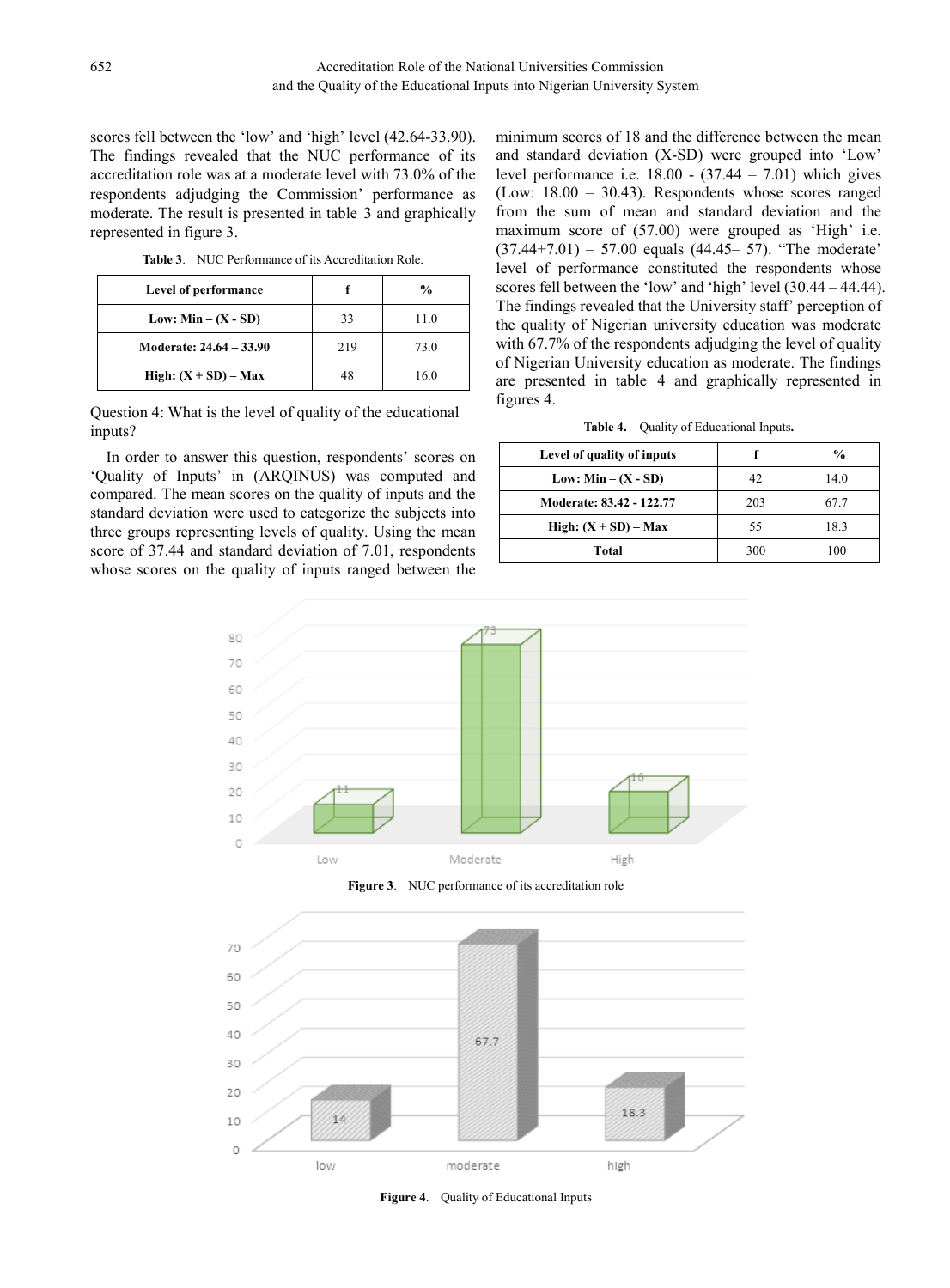## **4. Testing of Hypotheses**

#### **Hypothesis 1**

There is no significant difference between the perception of Federal and State Universities' staff on NUC performance of its accreditation role.

Mean scores of subjects (Federal and state Universities staff) on the perception of NUC performance of its accreditation process were computed and compared for statistical significance using t-test statistics at 0.05 level of significance. The result is presented in Table 5.

**Table 5.** t-test showing the perception of Federal and State Universities' staff on NUC accreditation role.

| Group        | N   | Mean  | <b>SD</b> | Df  | t-cal  | t-table |
|--------------|-----|-------|-----------|-----|--------|---------|
| <b>State</b> | 150 | 30.31 | 4.27      | 298 | 3.987* |         |
| Federal      | 150 | 28.23 | 4.78      |     |        | 1.960   |
| $*P<0.05$    |     |       |           |     |        |         |

Table 5 showed that t-cal of 3.987 is greater than t-table of 1.960 at 0.05 level of significance. The null hypothesis is rejected. This implies that there is significant difference between the perception of federal and state universities' staff on NUC performance of accreditation role.

#### **Hypothesis 2**

Ho: There is no significant relationship between NUC performance of its accreditation role and the quality of educational inputs into Nigerian university system.

In order to test the hypothesis, scores on NUC performance of its accreditation role and quality of the educational inputs into Nigerian university system were computed and subjected to statistical analysis using Pearson Product Moment Correlation at 0.05 level of significance. The result is shown in table 6.

**Table 6.** Pearson Correlation Analysis on NUC Performance of its Accreditation role and Quality of Educational Inputs

| Level                                  | N   | Mean  | <b>SD</b> | r-cal | r-table |
|----------------------------------------|-----|-------|-----------|-------|---------|
| Performance of<br>NUC<br>accreditation | 300 | 29.27 | 4.64      |       |         |
| Quality of<br>Educational<br>inputs    | 300 | 37.44 | 7.01      | 0.518 | 0.195   |

\*P<0.05 (Significant result)

Table VI shows that r-calculated of (0.391) was greater than r-table of (0.195) at 0.05 level of significance. Hence the null hypothesis was rejected. This implies that there was a significant relationship between the quality of the educational inputs and NUC performance of its accreditation role.

## **5. Discussion**

The finding of the study revealed that the NUC performance of its accreditation role was not as bad as

portrayed by most of the stakeholders in education, as it revealed a moderate level. The federal and state university staff respondents also adjudged the NUC performance of its accreditation process as moderate with 80% and 65.3% respectively. The finding negated Okwuofu and Aminu (2013)'s report, Okojie (2013) and Akinyanju (2012) submission that the National Universities Commission has failed to reposition the nation's universities.

The finding also contradicted the submission of Amaka (2012) when he remarked about the fraud and self-deception with regard to accreditation processes of the NUC, which according to him, had led to the establishment of some state universities for ego and political reasons without proper assessment. Although the established moderate level of NUC performance of its accreditation role may not be good enough for the system as rightly noted by UNESCO (2005) when it posited that the success of education should be assessed according to what was hoped for or aimed at in advance and not solely on the amount or quality of the results which may emerge in the end.

The study also revealed a moderate level of quality of the educational inputs, which corroborated Belo-Osagie (2012) reports of the NEEDS Assessment Committee on Nigerian universities. There was a significant difference between the perception of federal and state universities' staff on NUC performance of accreditation role. A significant relationship between the quality of educational inputs and NUC performance of its accreditation role was also established by the study. The established moderate level of quality of the educational inputs and the moderate level of NUC performance of its accreditation role was an indication that a better performance of NUC accreditation role would yield a corresponding quality of educational inputs.

## **6. Conclusions**

Conclusively the study revealed that the NUC performance of its accreditation role was not as bad as some stakeholders in Nigerian university education have perceived it to be. However, the moderate level of NUC performance of its accreditation role and the moderate level of quality of educational inputs established by the study was an indication that the quality of the educational inputs could improve with improve in NUC performance of its accreditation role. Hence the need for accreditation agencies to carry out their role strictly, by ensuring total compliance with set standard.

In general, the study established that the more effective and efficient an accreditation agency is, the higher the quality of the educational inputs and the overall quality of the educational processes. The political and practical implications of this research findings on Nigeria higher education system is reflected in the way the system is funded. The running of the university system no doubt is capital intensive and requires significant investment in providing and maintaining a basic level of infrastructure, on this note funding education below the 26% UNESCO